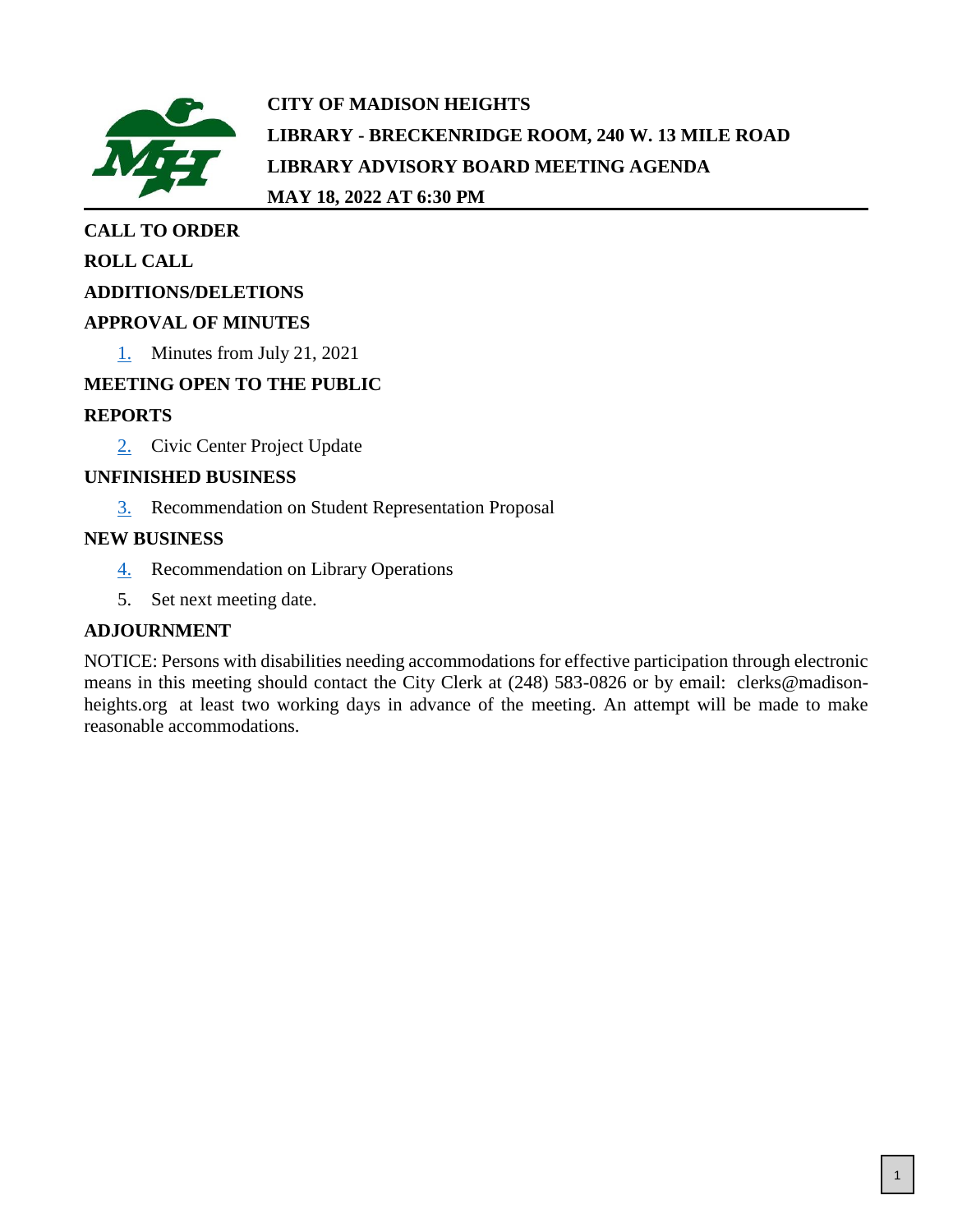#### <span id="page-1-0"></span>**MINUTES LIBRARY ADVISORY BOARD SPECIAL MEETING – July 21, 2021**

#### **Call to Order**

Yerman called the meeting to order at 6:06 p.m.

#### **Roll Call**

| Present: | Council Alternate Mark Bliss Kristina Mentzer, Deborah Shepherd, Ashton Southard,            |
|----------|----------------------------------------------------------------------------------------------|
|          | Jason Theodoroff, Alternate: Rebecca Chambliss, Ex-Officio Member: Roslyn Yerman             |
| Excused: | Lynne Bucciarelli, Council Representative Robert Corbett Ex-Officio Member: Melissa<br>Marsh |
| Absent:  | Alexander Bedz, Lauren Gadoua, Jeffrey Scott                                                 |
| Guests:  | Adam Owczarzak                                                                               |

Bliss made a motion to excuse Bucciarelli and Corbett with a second by Theodoroff

Yeas: Bliss, Mentzer, Shepherd, Southard, Theodoroff, Chambliss Nays: None

#### **Approval of the minutes of April 8, 2021**

Mentzer made a motion to approve the minutes of April 8, 2021 as drafted; Supported by Theodoroff

Yeas: Bliss, Mentzer, Shepherd, Southard, Theodoroff, Chambliss Nays: None

#### **LIBRARY FAÇADE DESIGN**

Owczarzak provided a reminder on the Kaboom grant before sharing the draft façade design and the reason for the revisions to date. Preliminary discussion centered around the wording 'You Belong Here' or 'Where Stories Come to Life.' An early consensus was that the appearance resembled 90's clip art. Instead the group advocated for a more modern look, with books represented by associated images. The suggestion was made that the 'You Belong Here' concept could be conveyed with the word Library also displayed in other languages, primarily those specific to City residents.

It was recommended that a graphic artist be solicited who could develop the desired ideas for the vinyl artist in comparable fashion to the designs to date. A graphic artist could be solicited through Facebook and other avenues. Bliss suggested Upwork and other City Social Media. The first step would to obtain the dimensions of the existing designs. With the October 4<sup>th</sup> deadline, Owczarak noted the need for a quick turnaround or a request for an extension.

The group felt it could be accomplished by the end of August. 'Where Books Come to Life' would meet the proposed theme. LAB members and Library staff could identify classical and modern titles. Titles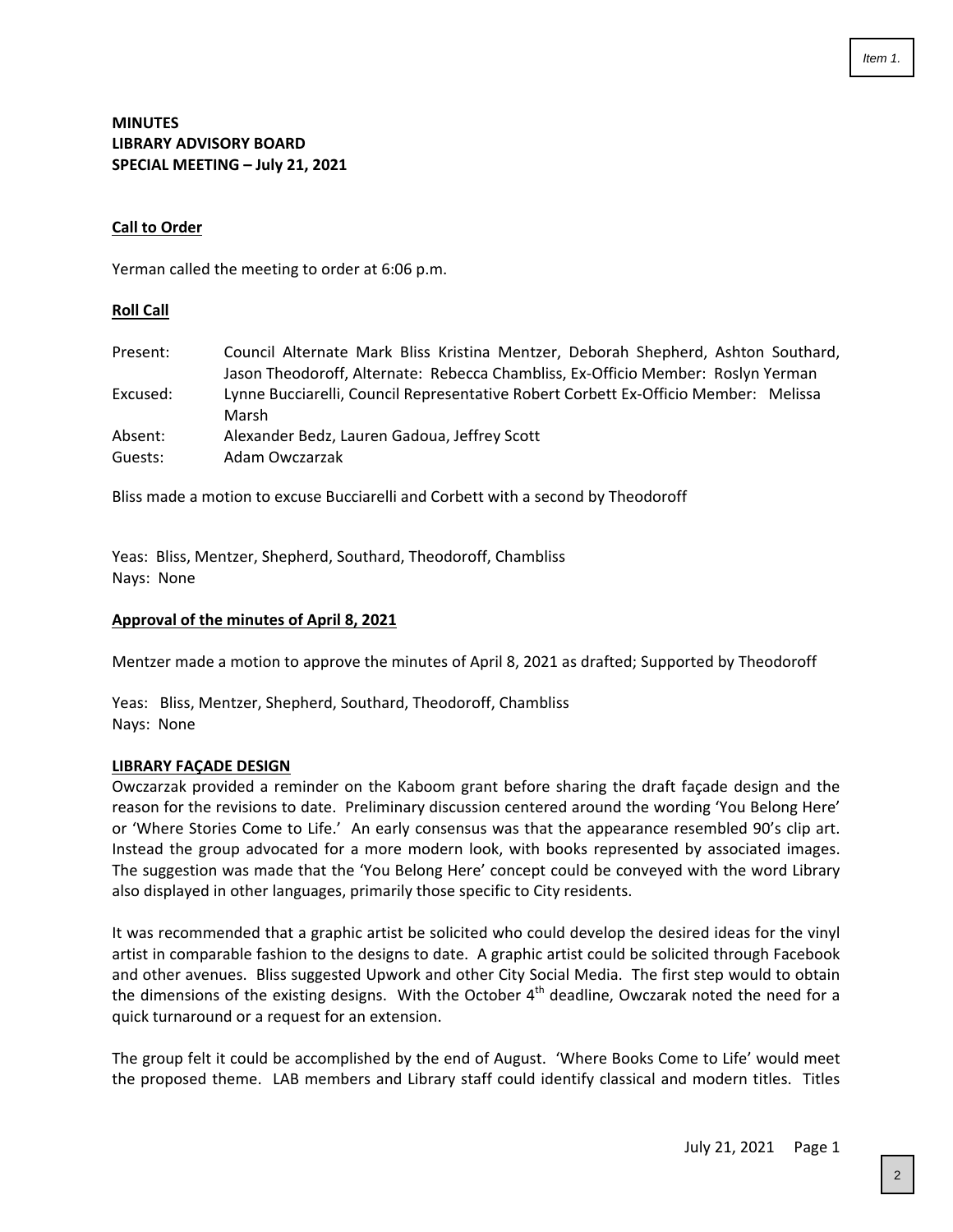were discussed as well as literary eras which would be accompanied by related images. Any proposed space would be filled with this concept. Additionally, the suggestion was made for Library to be in City green, with other translations included in different sized fonts and in multiple colors.

A plan B should the vinyl artist not be able to work with the proposed designs would be for a design artist to create their own work. Owczarzak will speak with the City Manager about the available money for this component. \$6,000 has been budgeted for cutting and installing the vinyl, which would also have to pay the graphic artist.

Mentzer and Shepherd stated that the Friends would be open to a contribution with a request from the library, while Bliss noted that the Arts Board or the Human Relations and Equity Commission might have an interest in contributing. Once the needed additional amount for this component is known, these groups can meet to discuss contributing to make up the difference.

Bliss made a motion to proceed with a graphic designer to create a more modern look with representative book titles and images; Supported by Mentzer.

Yeas: Yeas: Bliss, Mentzer, Shepherd, Southard, Theodoroff, Chambliss Nays: None

#### **Books and Beats**

The event subcommittee of Shepherd, Mentzer and Chambliss reported on their preparations to date. The proposal called for up to four stations. Two are being planned, with Shepherd noting several times that this year's event would be a starting point for future Books and Beats events. One station is being designed for Toddlers through Middle School, with a second for Middle School and up.

Bliss asked if either station was being planned inside the library, as the City Manager had advised that the library would be open. Yerman explained that the library had returned to regular hours, with Saturday hours from 10:00 a.m. – 5:00 p.m. Bliss suggested perhaps he understood that the restrooms could be made accessible and suggested the possible use of the Breckenridge Room. Shepherd noted that the Breckenridge Room wouldn't provide a library experience.

Both stations are planned for outside of the library, with elected officials, City and Library staff, school district representatives and Library Advisory Board members serving as readers. The \$250 for entertainment for performing artists was challenging. Bliss stated that funds from Trails Tunes fundraising could also be used for Books and Beats. He also suggested reaching out to Laurie Geralds with her Stagecrafters connections. A portable PA system is being purchased for each group, which the library will be able to use for future outdoor events.

#### **Adjournment**

A motion to adjourn the meeting was made at 7:45 p.m. by Bliss; Supported by Mentzer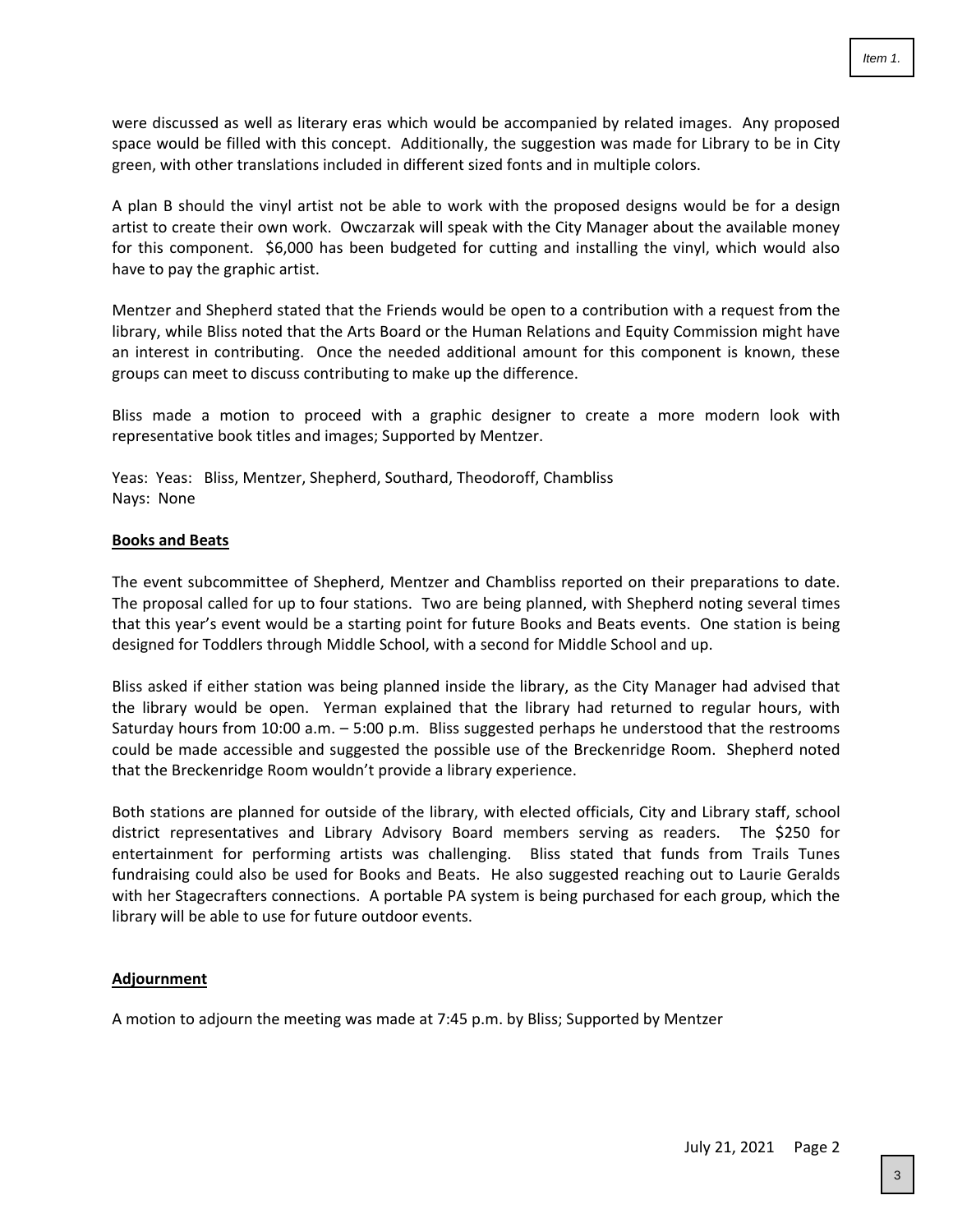| THIS DRAWING SHALL NOT BE USED FOR CONSTRUCTION |
|-------------------------------------------------|

- A. DO NOT SCALE DRAWINGS. USE DIMENSIONS PROVIDED. IF A CONFLICT IS ENCOUNTERED OR REQUIRED DIMENSION IS NOT PROVIDED, REQUEST A CLARIFICATION FROM THE ARCHITECT.
- B. ALL PLAN DIMENSIONS ARE NOMINAL TO THE FACE OF WALLS. REFER TO WALL TYPES ON A0-10 FOR ACTUAL WALL THICKNESS.
- C. COORDINATE SIZE AND LOCATION OF ALL DUCT, SHAFT, AND LOUVER OPENINGS IN WALLS WITH MECHANICAL.
- D. ALL EXPOSED CORNERS OF CONCRETE MASONRY UNITS ARE TO BE 1" BULLNOSE.
- REQUIRED FIRE RATED PARTITIONS, FLOORS, AND CEILINGS ARE INDICATED ON SHEET A0-04 AND A0-05 LIFE SAFETY PLAN, AS WELL AS FIRE EXTINGUISHER & CABINET LOCATIONS.
- F. REFER TO PLUMBING DRAWINGS AND SPECIFICATIONS FOR PLUMBING FIXTURE IDENTIFICATION & LEGEND
- G. TOOTH-IN MASONRY AT NEW OPENINGS IN EXISTING MASONRY WALLS AND AT MASONRY INFILL LOCATIONS OF EXISTING OPENINGS WHEN NOT HIDDEN BEHIND FURRED OUT WALL CONSTRUCTION.

# PARTNERS in Architecture, PLC

DRAWN BY

CHECKED BY

65 Market Street Mount Clemens, MI 48043

P 586.469.3600 F 586.469.3607

PROJECT NO.

OWNER

SHEET NAME

ISSUES / REVISIONS

Bidding/Construction

Statement of Intellectual Property The ideas, concepts, drawings and thoughts conveyed herein are the intellectual property of PARTNERS in Architecture, PLC, 65 Market Street, Mount Clemens, MI, 48043 (P586.469.3600). This set of drawings, in whole or in part, may not be reproduced, without the written consent of PARTNERS in Architecture, PLC. This information is protected under U.S. Copyright Law, all rights reserved.





APPROVED BY PDF / NPR

PROJECT NAME City of Madison Heights 300 W Thirteen Mile Road Madison Heights, MI 48071

UNLESS IT IS LABELED AS "BIDDING / CONSTRUCTION" IN

# PARTNERS

 $Item 2.$ 

Civic Center Campus

NPR/ KJP/ MAA

21-134

300 W Thirteen Mile Road Madison Heights, MI 48071

DWG / LAL

MAIN LEVEL PLAN - AREA C

SHEET NO.<br>A3-05

# FLOOR PLAN KEYNOTES

<span id="page-3-0"></span>

# FLOOR PLAN KEYNOTES (CONT'D)

- 1 NEW INFILL IN EXISTING WALL OPENING. REFER TO WALL TYPES.
- 2 NEW CONCRETE SLAB INFILL WHERE RECESSED MAT WAS REMOVED. LEVEL TO EXISTING ADJACENT FLOOR SLAB. CAP AND ABANDON FLOOR DRAIN IF FOUND TO BE EXISTING.
- 3 TOOTH-IN NEW BRICK VENEER AT WALL OPENING TO MATCH EXISTING
- 4 CONCRETE SLAB INFILL AT EXIST RAMP. INFILL TO BE LEVEL AND FLUSH WITH FLOOR SLAB OF MAIN FLOOR. REFER TO A7-02 NEW STOREFRONT IN PLACE OF EXISTING. VERIFY OPENING IN FIELD.
- REFER TO STOREFRONT ELEVATIONS
- 6 NEW SOLID SURFACE COUNTERTOP (SS-2). REFER TO DETAIL 2/A8-11. EXISTING PLUMBING FIXTURES TO BE REINSTALLED 7 STEAM CLEAN GROUT LINES IN FLOOR AND WALLS
- TOILET FIXTURES TO REMAIN, REMOVE AND REPLACE TOILET SEATS
- WITH NEW
- 9 REINSTALL SALVAGED EXISTING BOOK DROP
- 10 PREMANUF BOOK DROP AS SPECD. MOUNTED AND SEALED IN EXTERIOR WALL. BOOK COLLECTOR CART BY OWNER
- 11 NEW RAISED PLATFORM ON TOP OF EXISTING SLAB. 3/4" FRT T&G PLYWOOD DECKING GLUED & SCREWED TO FRT 2x4 WOOD SLEEPERS @ 16" O.C.
- 12 2" EXPANSION JOINT
- 13 EXISTING CITY COUNCIL MILLWORK TO BE RELOCATED TO NEW COUNCIL CHAMBER ROOM. REFER TO MINIMUM DIMINSIONS FOR LOCATION. PLACE BACK SIDE OF OUTWARD FACING PANEL AGAINST NEW RAISED SLAB SO THAT DAIS SITS FLUSH AGAINST EDGE OF PLATFORM
- 14 EXISTING STEEL COLUMNS. SHORE CANOPY ABOVE AS REQUIRED, CUT AND REMOVE RUSTED PORTIONS OF COLUMN. REPLACE WITH NEW STAINLESS TUBE WELDED TO ORIGINAL. PAINT TO ENTIRE COLUMN TO MATCH. REFER TO DETAIL 3/A6-11
- 15 NEW INCLINED RAMP. 3/4" FRT T&G PLYWOOD OVER FRT 2x4'S @ 16" O.C. MAX. SLOPE 1:12.
- 16 PROVIDE ACOUSTIC BATT INSULATION IN WALL CAVITY & TAKE WALL TO UNDERSIDE OF DECK BETWEEN ROOM A148 AND A149
- 17 EXISTING DOOR TO REMAIN REMOVE LOCKSET. INSTALL SOUND GASKET AND PERMANENTLY CLOSE. REFER TO SPECS FOR NEW HARDWARE. FILL VOID WITH INSUL ON SIDE WITH NEW FURRING 18 NEW COUNTERTOP. REFER TO MILLWORK DETAILS AND INTERIOR
- ELEVATIONS 19 NEW LOCATION OF RELOCATED EXISTING SLIDING ENTRANCE DOORS.
- REFER TO DEMO PLANS AND DOOR SCHEDULE 20 SLIDING PASS-THROUGH WINDOW WITH SOLID SURFACE COUNTER
- BELOW 21 NEW FIREPLACE W/ INTEGRAL BENCH. REFER TO SECTION 3/A6-10
- 22 LOCATION OF NEW ELECTRONIC DOOR OPENER BUTTON
- 23 NEW CABNET UNIT HEATER REFER TO MECH.
- 
- 24 TV MONITOR AND MOUNTING BRACKET. OWNER SUPPLIED / CONTRACTOR INSTALLED. PROVIDE BLOCKING IN STUD CAVITY
- 25 CAP AND FILL ABANDONED FLOOR VENT OPENING IN SLAB. MAKE FLUSH WITH SURROUNDING SLAB. REFER TO STRUCT
- 26 MASONRY RESTORATION. CLEAN, TUCKPOINT, AND SEAL BRICK
- 27 OPEN SLOT IN COUNTER TOP FOR BALLOT DROP
- 28 NEW GYP BD ON 7/8" FURRING STRIPS IN EXISTING OPENING ABOVE DOOR FRAME WHERE WOOD PANELING WAS REMOVED ABOVE DOOR. PROTECT EXISTING PLASTER WALL AT EDGES. TRIM TO MAKE FLUSH WITH PLASTER TO SIDES AND WALL INFILL BELOW 29 NEW 2" RIGID INSULATION AFFIXED TO BACK SIDE OF MASONRY WALL
- INFILL. OVERHANG JOINT BY 4" ON ALL SIDES. SEAL ALL AROUND 30A CANTILEVERED WALL SHELF LEDGE MOUNTED TO STUDS. PROVIDE
- BLOCKING AS REQUIRED. REFER TO ELEVATIONS 30B LOCATION OF WALL SHELF PROVIDED BY FOOD SERVICE. PROVIDE BLOCKING AS REQUIRED REFE TO FOOD SERVICE
- 31 CUSTOM LAMINATE WD CHILDRENS "READING CORNER" TREE. REFER TO INTERIOR ELEVATIONS
- 32 LINE OF GYP STRIPING ABOVE. REFER TO CEILING PLANS AND DETAILS
- 33 EXISTING WD TRIM TO REMAIN
- 34 NOT USED
- 35 SIGN TYPE C. REFER TO SIGNAGE SCHEDULE
- 36 EXISTING FLOOR VENT OPENING TO REMAIN. NEW GRILLE
- 37 LINE OF CEILING SOFFIT OR ROOF CANOPY ABOVE
- 38 FLOOR SLAB INFIL AT EXISTING VERTICAL SHAFT. REFER TO STRUCTURAL FOR SLAB TIE IN AND SUPPORT 39 FLOOR JOINT. REFER TO STRUCT
- 
- 40 EXISTING STRUCTURAL STEEL COLUMN TO REMAIN (PNT-7) OR AS OTHERWISE NOTED ON INTERIOR ELEVATIONS
- 41 EXISTING STAMPED CONCRETE PATIO PORTION TO REMAIN. PROTECT DURING CONSTRUCTION
- 42 NEW PATIO PAVER BORDER ALONG EXISTING CONCRETE PATIO. REFER TO FINISH PLANS FOR PATTERN
- 43 EXIST ACCESS PANEL TO REMAIN
- 44 WALL MOUNTED BALLET BARRE. REFER TO INTERIOR ELEVATIONS
- 
- 46 CONTINUE WALLS TO UNDERSIDE OF DECK TO SEPARATE PLENUM.
	-
	-
	-
- 50 BASE BID: EXISTING PARTITIONS TO REMAIN. ALTERNATE B/C #A2
	-
- 52 PAINT NEW WALL TO MATCH EXISTING ADJACENT WALL
- 53 CONTINUOUS CHAIR RAIL (CR-1) AS SPECIFIED, ALONG LENGTH OF CORRIDOR WALLS. BREAK ONLY @ DOOR OPENINGS. PROVIDE FLOOR MOUNTS @ LOCATIONS WHERE NO WALL IS ADJACENT.
- 55 REINSTALL EXISTING SALVAGED STONE SILL FROM BELOW TO ALIGN
- WITH EXISTING CLERESTORY SILL 56 INSTALL SALVAGED DRINKING FOUNTAIN WITH BOTTLE FILLER IN NEW
	-
- 58 PAINT DRYWALL RETURNS & WINDOW FRAME BOTH SIDES. REFER TO
	-
	-
- 63 NEW MILLWORK ISLAND. REFER TO 9/A8-12.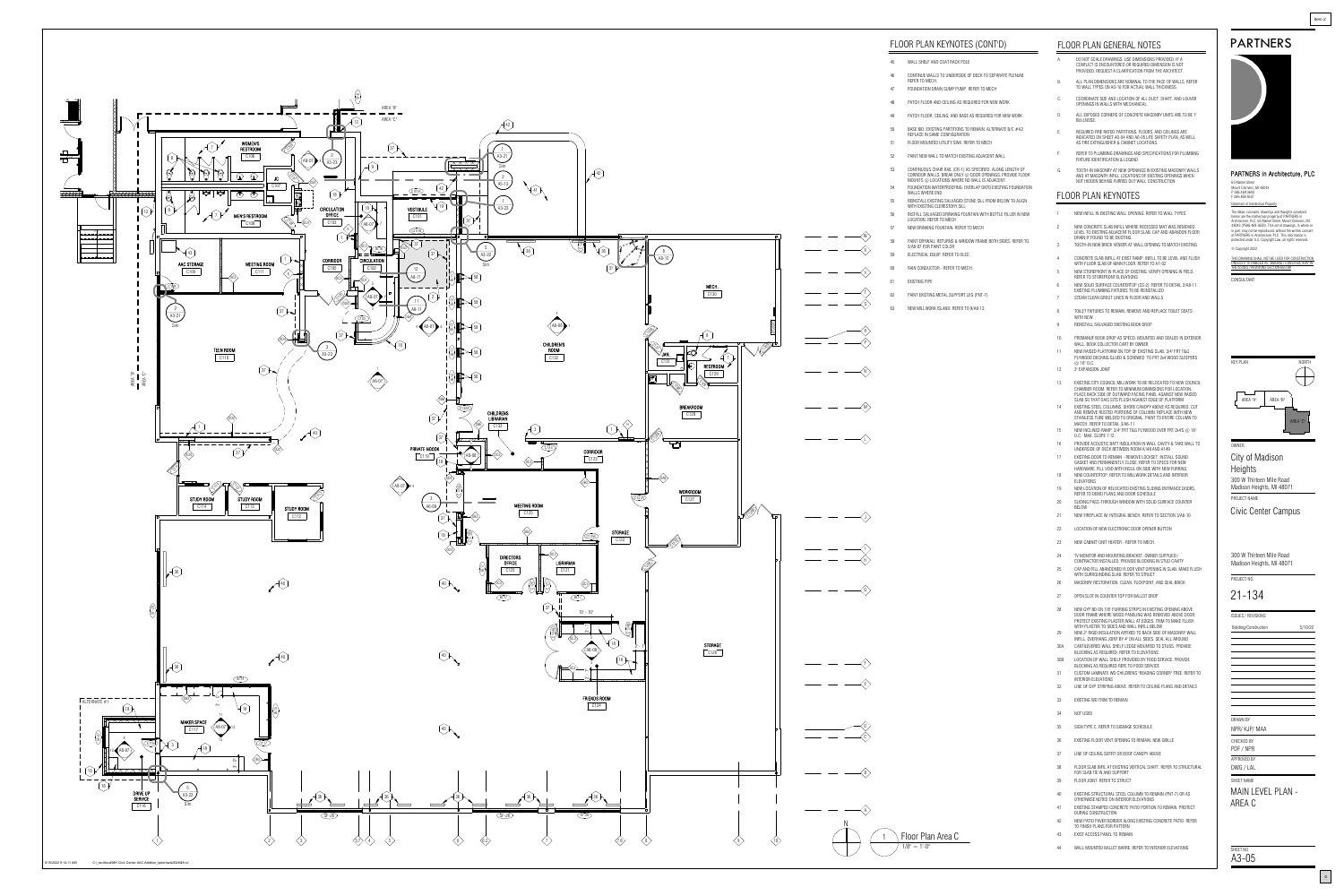<span id="page-4-0"></span>

|                                           | Arts Board   |             | Library        |          | <b>HREC</b>    |                | Park and       |          |
|-------------------------------------------|--------------|-------------|----------------|----------|----------------|----------------|----------------|----------|
|                                           | (resolution) |             | Advisory       |          | (resolution)   |                | Recreation     |          |
|                                           |              |             | <b>Board</b>   |          |                |                | Advisory       |          |
|                                           |              |             | (currently)    |          |                |                | <b>Board</b>   |          |
|                                           |              |             | ordinance)     |          |                |                | (currently)    |          |
|                                           |              |             |                |          |                |                | Ordinance)     |          |
|                                           | Current      | Proposed    | Current        | Proposed | Current        | Proposed       | Current        | Proposed |
| <b>Resident Members</b>                   | 7            | 7           | 8              |          | 5              | 5              |                |          |
| <b>Resident Alternates</b>                | 3            | 3           |                | 3        | $\overline{2}$ | 3              | $\overline{2}$ | 3        |
| Students specific per school              | 3            | 0           | $\Omega$       | 0        | $\overline{0}$ | $\Omega$       | 3              | 0        |
| Students specific per school              | 6 (2 per     | $\mathbf 0$ | $\Omega$       | 0        | $\Omega$       | $\Omega$       | $\Omega$       | $\Omega$ |
| alternates                                | school)      |             |                |          |                |                |                |          |
| Students at-large                         | $\mathbf{0}$ | 3           | $\Omega$       | 3        | $\overline{0}$ | 3              | $\Omega$       | 3        |
| Council                                   | $\mathbf{1}$ | 1           | $\mathbf{1}$   |          | $\mathbf{1}$   | 1              | $\mathbf{1}$   |          |
| <b>Council Alternates</b>                 | $\mathbf{1}$ | 1           |                |          | $\mathbf{1}$   | 1              | $\mathbf{1}$   |          |
| School Liaison (Board or staff<br>member) | $\mathbf{0}$ | 0           | $\overline{0}$ | 0        | 3              | $\overline{2}$ | $\overline{2}$ | 2        |
| Voting                                    | 11           | 11          | 9              | 11       | 9              | 13             | 13             | 13       |

· create 3 student at-large seats for each of these boards instead of school specific

- · eliminate the Arts Board student alternates they have never been filled since they were created
- · establish 3 at-large citizen alternates for each board for uniformity and ease of meeting quorum
- · Eliminate Bishop Foley rep (under other category) for the HREC and keep the Madison and Lamphere Representatives. Bishop Foley has never appointed anyone to this position, and if we add three at-large student reps, we need an odd number for the total membership. Alternatively, keep their alternates at two.
- · As an administrative policy, eliminate the reoccurring background check for applicants. We only would require a background check for first time applicants. In the past eight years, we have not had one applicant turned away for information found in their I-chat; every three-year requirement is an administrative challenge since not all terms are three years; thus, it isn't easy to track and maintain. When boards are up for renewal, we have candidates who need background checks and some who do not, based on when they last had one.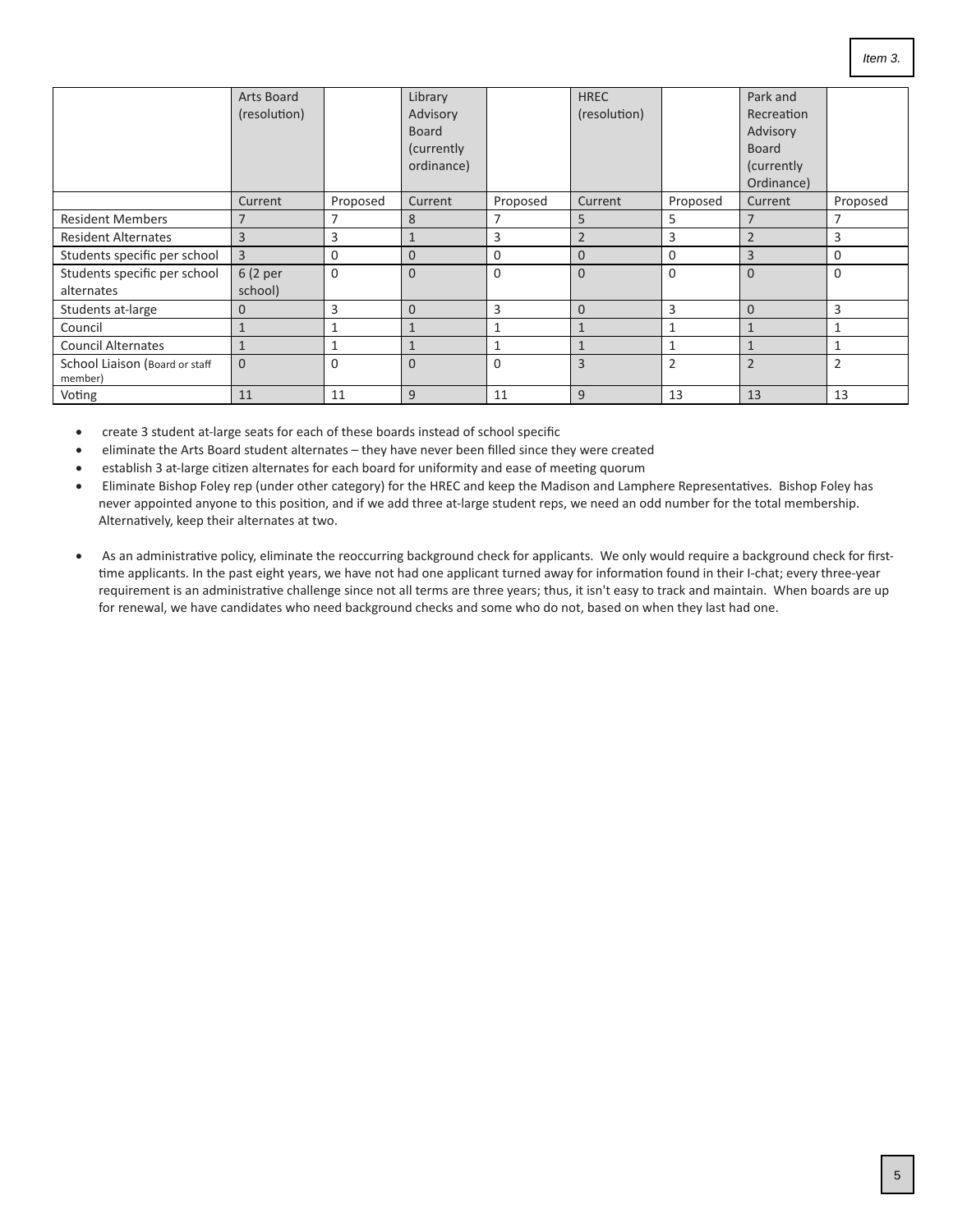# <span id="page-5-0"></span>**Three Month Heatmap (Occupancy)**



4/25/2022